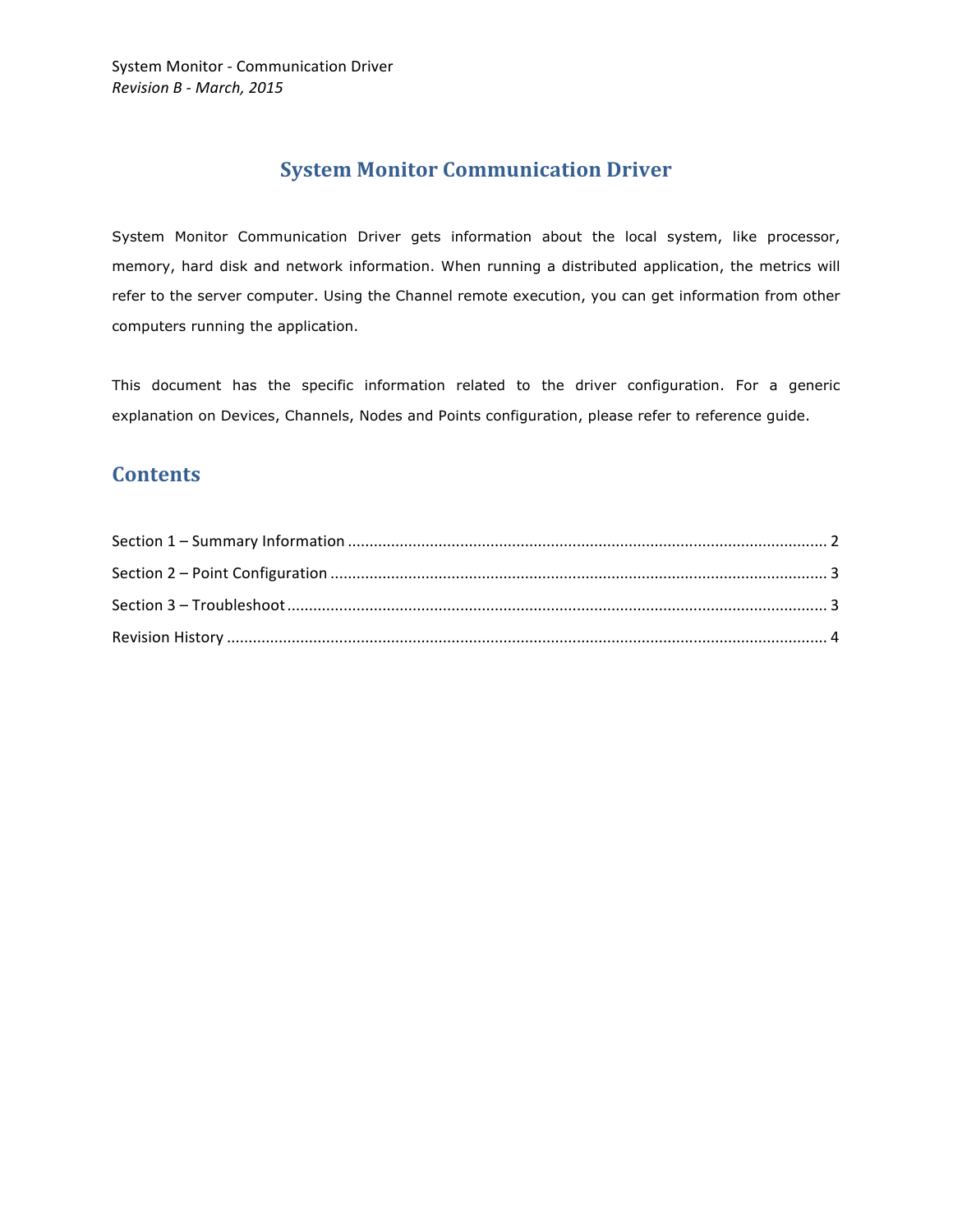# **Section 1 - Summary Information**

**Communication Driver Name**: System Monitor

**Current Version**: 1.0.0.0

**Implementation DLL**: T.ProtocolDriver.SystemMonitor.dll

**Description**: System Monitor Communication Driver gets information about the local system, like processor, memory, hard disk and network information. When running a distributed application, the metrics will refer to the server computer.

**Max number of nodes**: only one node can be defined to each channel

#### **Supported Operands:**

| <b>Operand</b>                | <b>Read</b> | <b>Write</b> | Data Type | <b>Address size</b> |
|-------------------------------|-------------|--------------|-----------|---------------------|
| Processor                     | ✓           | X            | Real      | 8 bytes             |
| MemoryAvailable               | ✓           | X            | Real      | 8 bytes             |
| MemoryInUse                   | ✓           | X            | Real      | 8 bytes             |
| MemoryTotal                   | ✓           | X            | Real      | 8 bytes             |
| MemoryPhysicalAvailable       | ✓           | X            | Real      | 8 bytes             |
| MemoryPhysicalInUse           | ✓           | X            | Real      | 8 bytes             |
| MemoryPhysicalTotal           | ✓           | X            | Real      | 8 bytes             |
| <b>HDWriteBytesPerSecond</b>  | ✓           | X            | Real      | 8 bytes             |
| <b>HDReadBytesPerSecond</b>   | ✓           | X            | Real      | 8 bytes             |
| NetDataReceivedBytesPerSecond | ✓           | X            | Real      | 8 bytes             |
| NetDataSentBytesPerSecond     | ✓           | X            | Real      | 8 bytes             |

**Table 1**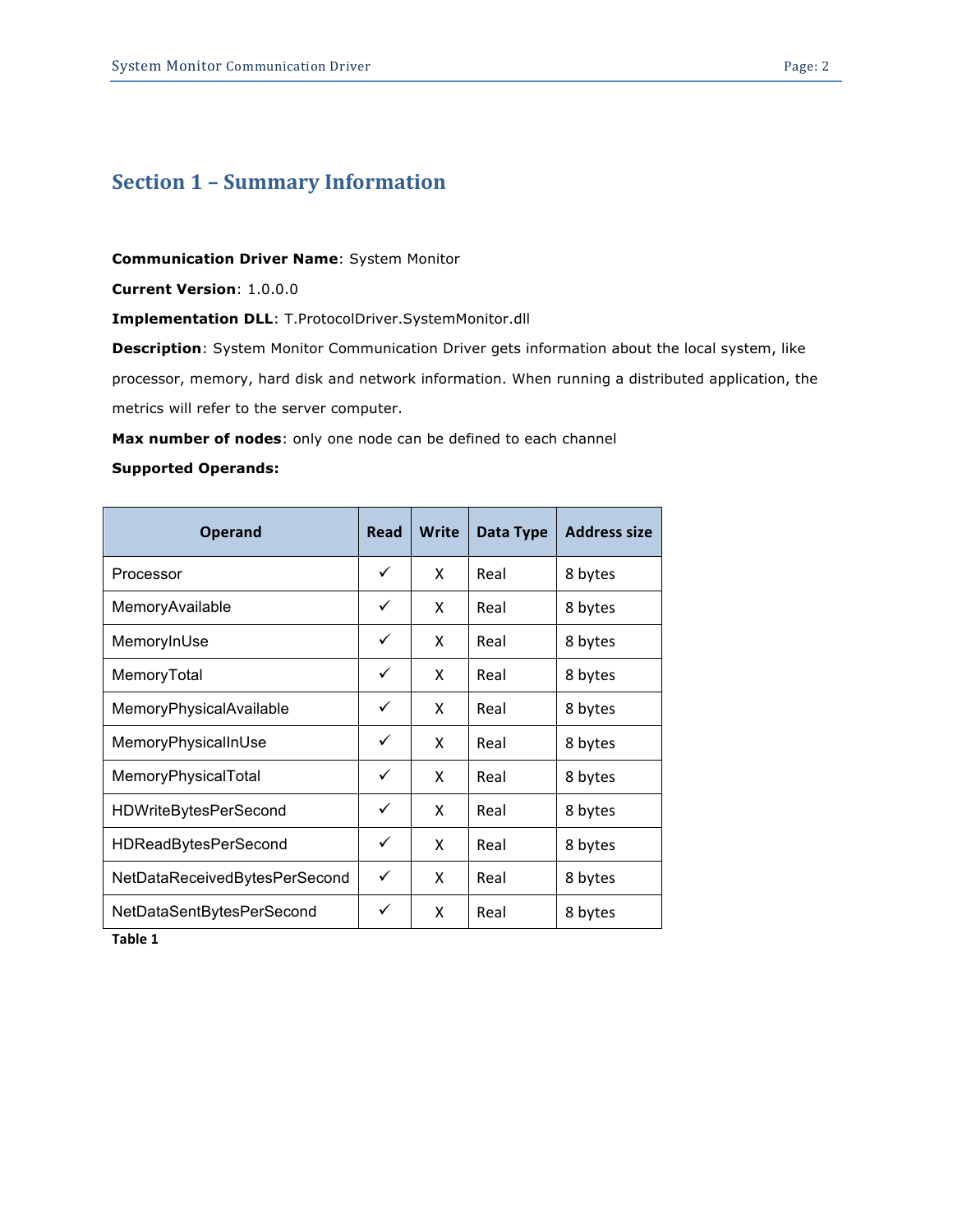# **Section 2 – Point Configuration**

The syntax for the Ping address points is: < Property > . Where property can be one of the the above:

| Processor                     | Percentage is being used                                              |  |  |
|-------------------------------|-----------------------------------------------------------------------|--|--|
| MemoryAvailable               | Total of memory available (including virtual memory) in kilobytes     |  |  |
| MemoryInUse                   | Total of memory is being used (including virtual memory) in kilobytes |  |  |
| MemoryTotal                   | Total of memory (including virtual memory) in kilobytes               |  |  |
| MemoryPhysicalAvailable       | Total of physical memory available in kilobytes                       |  |  |
| MemoryPhysicalInUse           | Total of physical memory is being used in kilobytes                   |  |  |
| MemoryPhysicalTotal           | Total of physical memory in kilobytes                                 |  |  |
| HDWriteBytesPerSecond         | Bytes per seconds are being written in the Hard Disk                  |  |  |
| <b>HDReadBytesPerSecond</b>   | Bytes per seconds are being read in the Hard Disk                     |  |  |
| NetDataReceivedBytesPerSecond | Bytes per seconds are being received through the network              |  |  |
| NetDataSentBytesPerSecond     | Bytes per seconds are being sent through the network                  |  |  |

You can map each property to a Tag in the application, or you can defined only one line at Edit-Device-Points, mapping the entire data structure to a Template tag. In order to use template tags:

- a) Create a Tag Template "SystemMonitor", using as Member names the properties names.
- b) Create a tag from the Template "SystemMonitor"
- c) At Edit-Devices-Points, put your tag at the TagName column, and select the address SystemMonitor and the address field. The system will automatically get all the members of the template when running the application.

# **Section 3 – Troubleshoot**

The most common error when you when you have an error, it is related with the Windows cache of the performance counter. The procedure to recover the system, it is to execute the following commands at the Command prompt, running the prompt with Administrador priviledge:

C:\windows\system32> lodctr /r